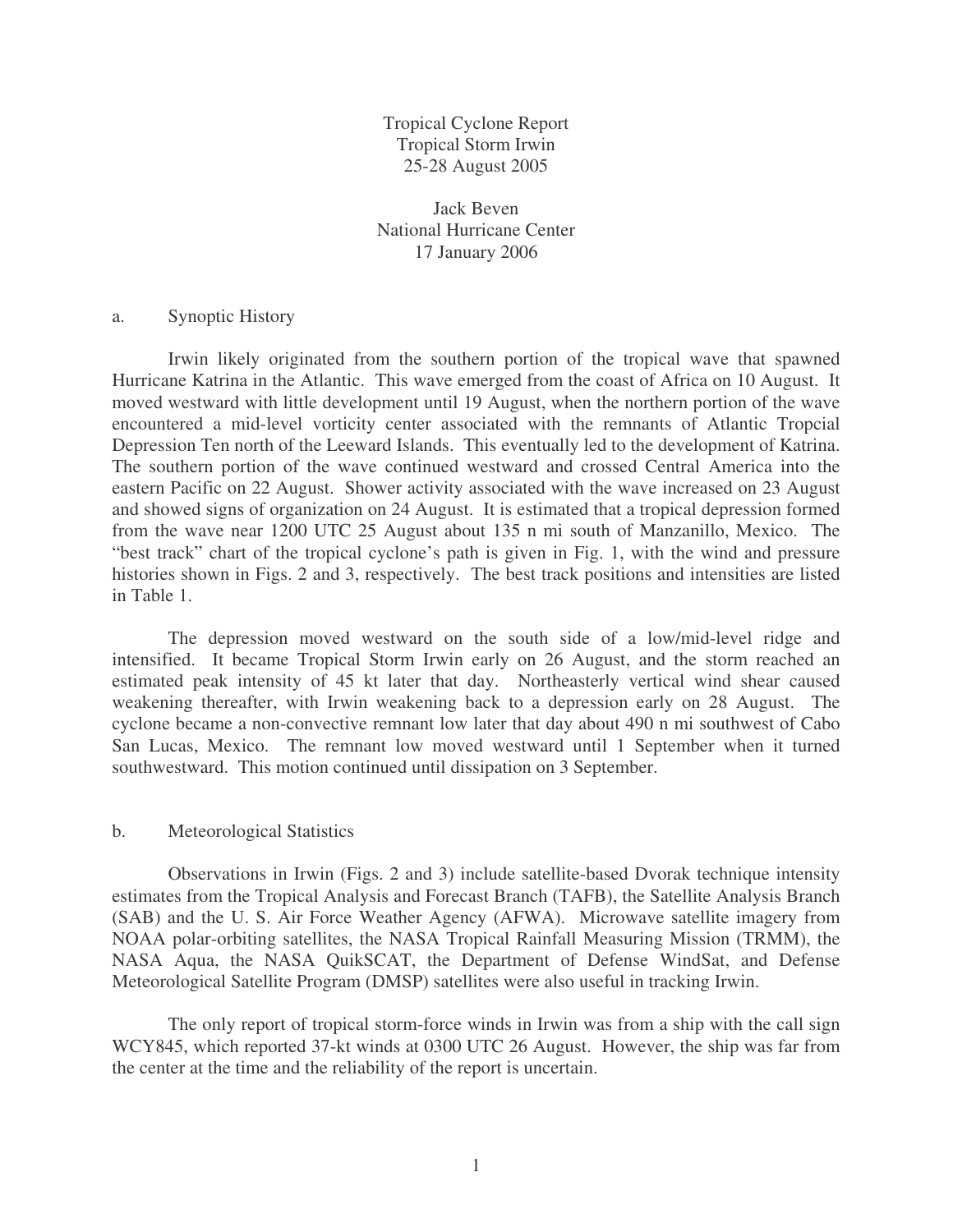c. Casualty and Damage Statistics

There were no reports of damage or casualties associated with Irwin.

## d. Forecast and Warning Critique

Irwin was a tropical cyclone for only 72 h, so there are relatively few forecasts to verify. The average of the official track errors (with the number of cases in parentheses) were 21 (10), 43 (8), 73 (6), and 108 (4) n mi for the 12, 24, 36, and 48 h forecasts, respectively. These errors are lower than the average official track errors for the 10-yr period  $1995-2004<sup>1</sup>$  (37, 68, 97, and 123 n mi, respectively).

Average official intensity errors were 6, 10, 15, and 21 kt for the 12, 24, 36, and 48 h forecasts, respectively. For comparison, the average official intensity errors over the 10-yr period 1995-2004 are 6, 11, 14, and 17 kt, respectively.

No watches or warnings were issued for Irwin.

<sup>&</sup>lt;sup>1</sup> Errors given for the 96 and 120 h periods are averages over the four-year period 2001-4.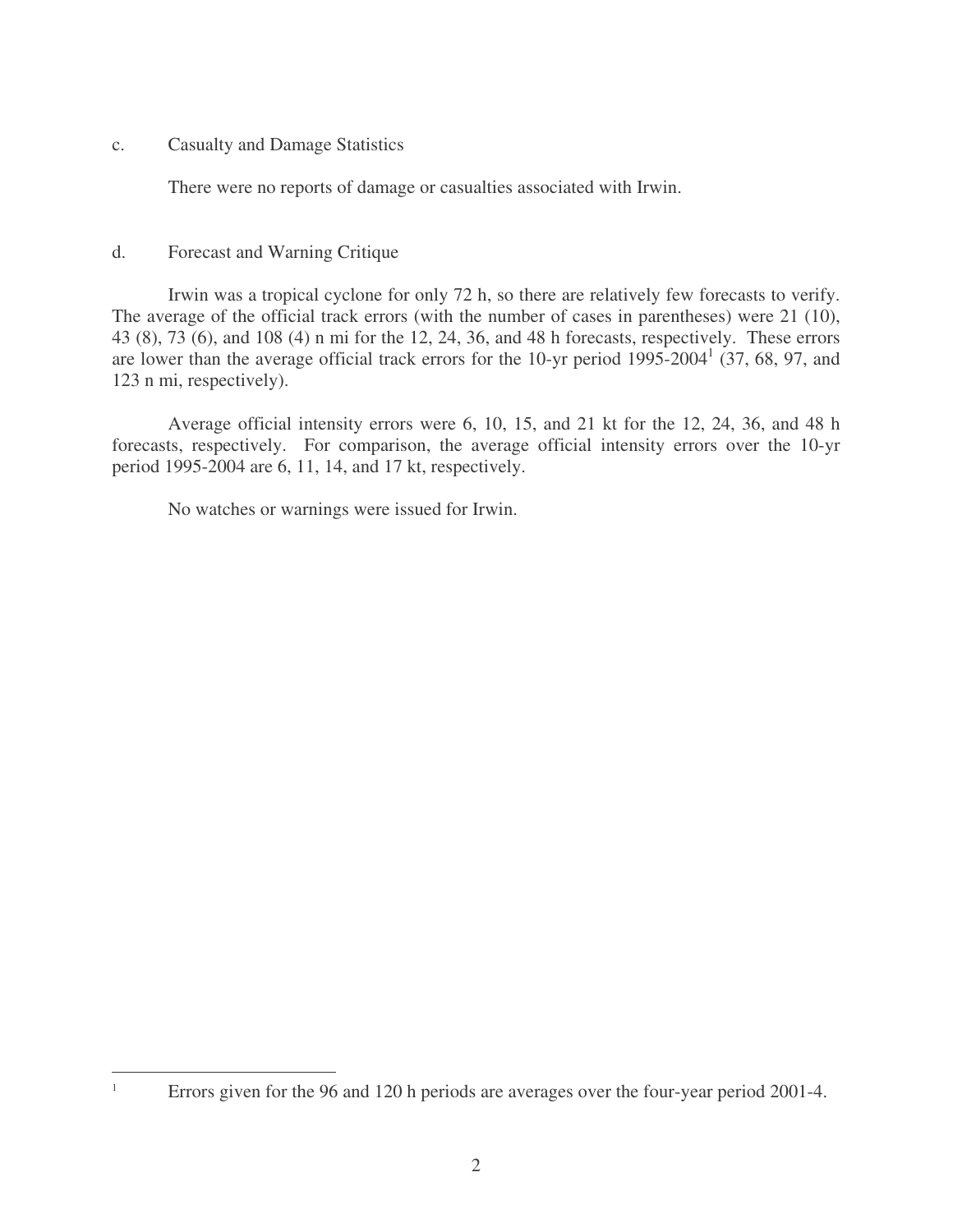| Date/Time | Latitude | Longitude | Pressure | Wind Speed | <b>Stage</b>              |
|-----------|----------|-----------|----------|------------|---------------------------|
| (UTC)     | (EN)     | (EW)      | (mb)     | (kt)       |                           |
| 25 / 1200 | 16.9     | 104.7     | 1007     | 25         | tropical depression       |
| 25 / 1800 | 17.0     | 105.8     | 1005     | 30         |                           |
| 26 / 0000 | 17.2     | 106.8     | 1004     | 35         | tropical storm            |
| 26 / 0600 | 17.5     | 107.7     | 1002     | 40         | $\pmb{\mathsf{H}}$        |
| 26 / 1200 | 17.7     | 108.7     | 1000     | 45         | $\bar{\mathbf{H}}$        |
| 26 / 1800 | 17.5     | 109.6     | 1000     | 45         | $\pmb{\mathsf{H}}$        |
| 27 / 0000 | 17.4     | 110.5     | 1001     | 40         | $\mathbf{H}$              |
| 27/0600   | 17.4     | 111.3     | 1002     | 40         | $\pmb{\mathsf{H}}$        |
| 27/1200   | 17.4     | 112.2     | 1003     | 35         | $\pmb{\mathsf{H}}$        |
| 27 / 1800 | 17.3     | 113.1     | 1004     | 35         | $\mathbf{H}$              |
| 28 / 0000 | 17.1     | 114.0     | 1005     | 30         | tropical depression       |
| 28 / 0600 | 17.0     | 114.6     | 1006     | 25         | $\mathbf{H}$              |
| 28 / 1200 | 16.9     | 115.2     | 1006     | 25         | $\pmb{\mathsf{H}}$        |
| 28 / 1800 | 16.9     | 115.9     | 1006     | 25         | remnant low               |
| 29 / 0000 | 17.0     | 116.5     | 1006     | 25         | $\mathbf{H}$              |
| 29 / 0600 | 17.0     | 117.0     | 1007     | 25         | $\mathbf{H}$              |
| 29 / 1200 | 17.0     | 117.4     | 1008     | 25         | $\pmb{\mathsf{H}}$        |
| 29 / 1800 | 17.0     | 117.7     | 1009     | 20         | $\pmb{\mathsf{H}}$        |
| 30 / 0000 | 17.0     | 118.1     | 1009     | 20         | $\mathbf{H}$              |
| 30 / 0600 | 17.0     | 118.6     | 1009     | 20         | $\pmb{\mathsf{H}}$        |
| 30 / 1200 | 17.1     | 119.2     | 1009     | 20         | $\pmb{\mathsf{H}}$        |
| 30 / 1800 | 17.1     | 119.7     | 1009     | 20         | $\pmb{\mathsf{H}}$        |
| 31/0000   | 17.1     | 120.1     | 1009     | 20         | $\pmb{\mathsf{H}}$        |
| 31/0600   | 17.0     | 120.6     | 1010     | 20         | $\pmb{\mathsf{H}}$        |
| 31/1200   | 17.0     | 121.1     | 1010     | 20         | $\pmb{\mathsf{H}}$        |
| 31/1800   | 16.9     | 121.6     | 1010     | 20         | $\pmb{\mathsf{H}}$        |
| 01/0000   | 16.8     | 122.1     | 1010     | 20         | $\pmb{\mathsf{H}}$        |
| 01 / 0600 | 16.3     | 122.5     | 1010     | 20         | $\pmb{\mathsf{H}}$        |
| 01 / 1200 | 15.8     | 123.1     | 1010     | 20         |                           |
| 01/1800   | 15.4     | 123.6     | 1010     | 20         | $\boldsymbol{\mathsf{H}}$ |
| 02 / 0000 | 14.8     | 123.9     | 1010     | 20         | $\pmb{\mathsf{H}}$        |
| 02 / 0600 | 14.4     | 124.5     | 1010     | 20         | $\pmb{\mathsf{H}}$        |
| 02/1200   | 13.9     | 125.3     | 1011     | 15         | $\pmb{\mathsf{H}}$        |
| 02/1800   | 13.4     | 126.2     | 1011     | 15         | $\pmb{\mathsf{H}}$        |
| 03 / 0000 |          |           |          |            | dissipated                |
| 26 / 1200 | 17.7     | 108.7     | 1000     | 45         | minimum pressure          |

Table 1. Best track for Tropical Storm Irwin,  $25 - 28$  August 2005.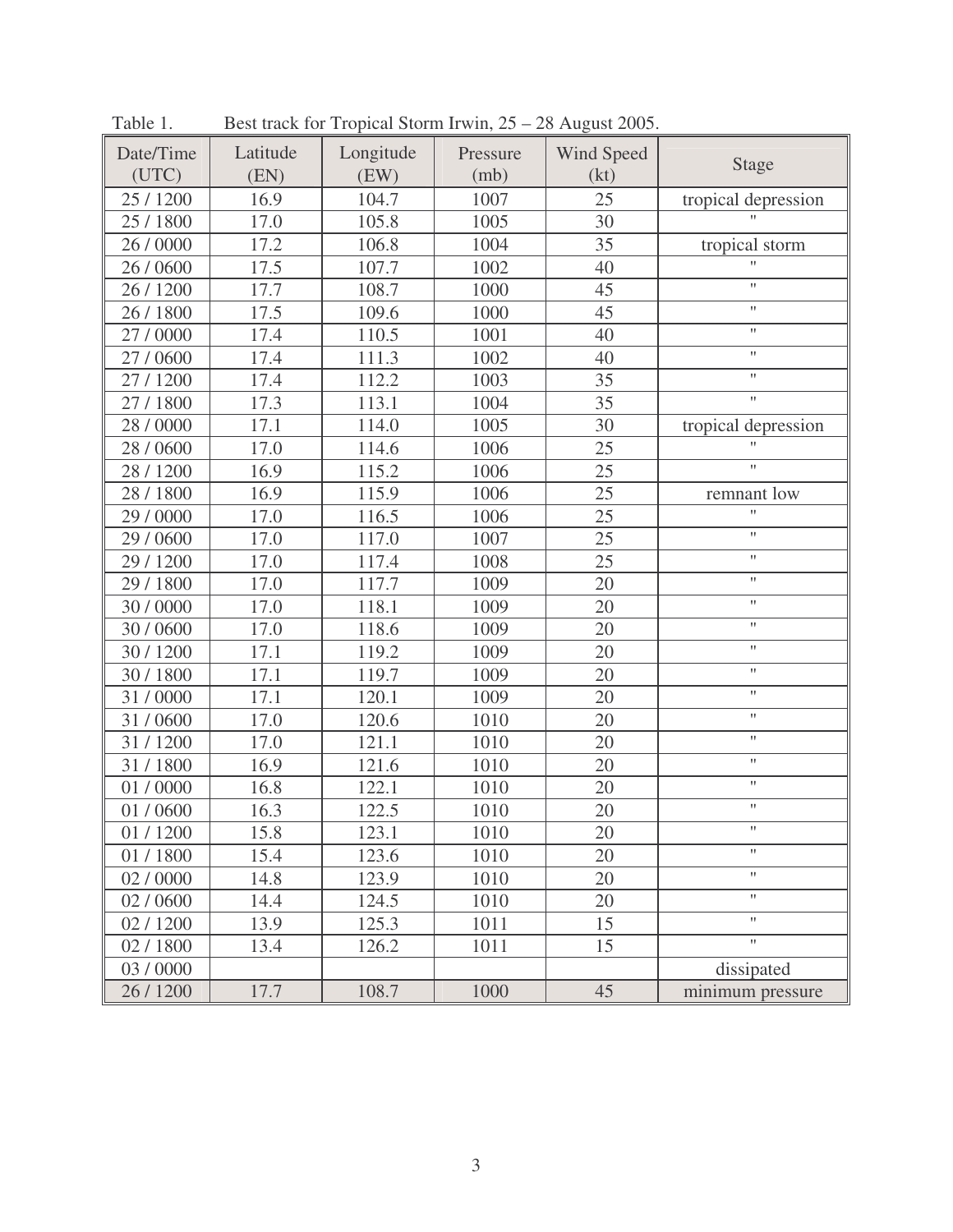

4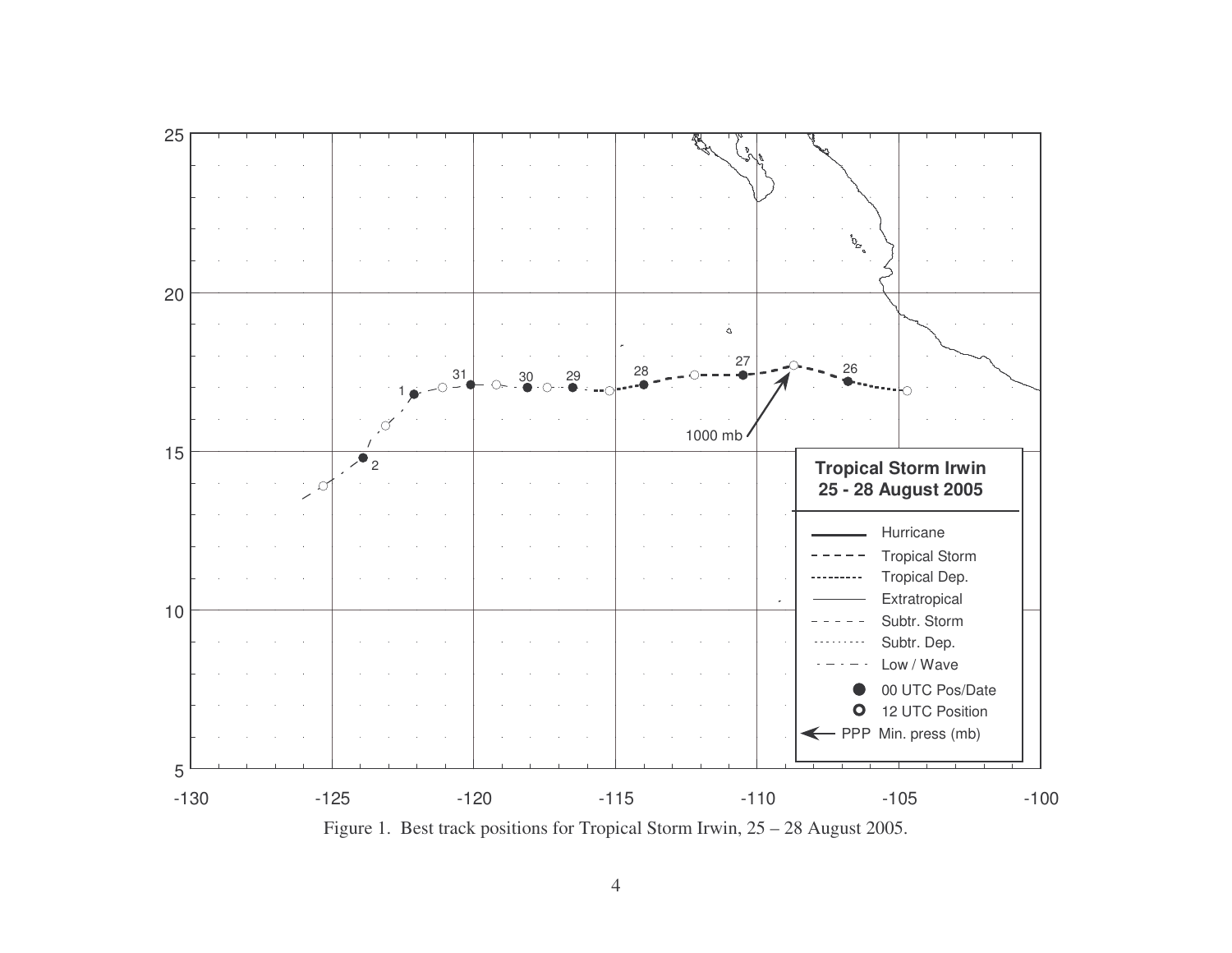

Figure 2. Selected wind observations and best track maximum sustained surface wind speed curve for Tropical Storm Irwin, 25 – 28 August 2005. Objective Dvorak estimates represen<sup>t</sup> linear averages over <sup>a</sup> three-hour period centered on the nominal observation time.